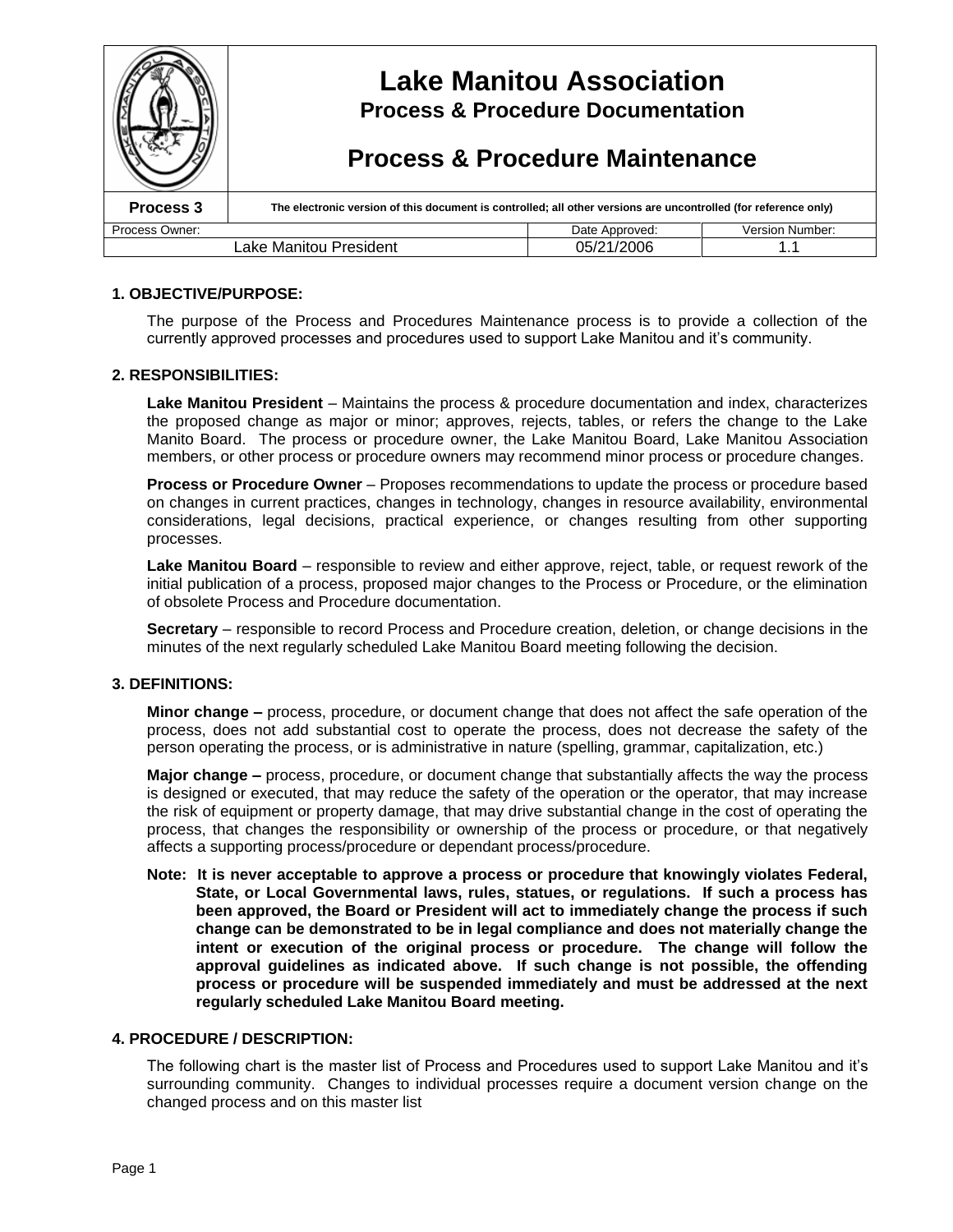

# **Lake Manitou Association Process & Procedure Documentation**

# **Process & Procedure Maintenance**

**Process 3 The electronic version of this document is controlled; all other versions are uncontrolled (for reference only)** 

Process Owner: Network and Date Approved: Version Number: Lake Manitou President 1.1

| <b>Process#</b> | <b>Process / Procedure Name</b>                                                               |  |  |  |  |  |
|-----------------|-----------------------------------------------------------------------------------------------|--|--|--|--|--|
| 1.0             | <b>Calling Lake Meetings</b>                                                                  |  |  |  |  |  |
|                 | . Calling Lake Board Meetings                                                                 |  |  |  |  |  |
|                 | . Calling Lake Membership Meetings                                                            |  |  |  |  |  |
|                 | Reproduction of the meeting agenda                                                            |  |  |  |  |  |
|                 | · Distribution of the meeting agenda                                                          |  |  |  |  |  |
|                 | · Managing the meeting agenda                                                                 |  |  |  |  |  |
|                 | . Developing the Agenda for the Winter Meeting                                                |  |  |  |  |  |
|                 | - Sending out Winter Meeting notice by Mail to all residents                                  |  |  |  |  |  |
|                 | - Developing the Agenda for the Summer Meeting                                                |  |  |  |  |  |
|                 | · Sending out Summer Meeting notice by Mail to all residents                                  |  |  |  |  |  |
|                 | · Recording action items, vote results, and major discussion points from all lake meetings    |  |  |  |  |  |
|                 | - Reproduction of the minutes                                                                 |  |  |  |  |  |
|                 | - Distribution of the minutes                                                                 |  |  |  |  |  |
| 2.0             | <b>Lake Association Equipment Usage</b>                                                       |  |  |  |  |  |
|                 | · Maintenance of the Weed Cutter                                                              |  |  |  |  |  |
|                 | · Maintenance of the Truck                                                                    |  |  |  |  |  |
|                 | · Maintenance of the Brush Cutter                                                             |  |  |  |  |  |
|                 | · Maintenance of the Pontoon / Sprayer                                                        |  |  |  |  |  |
|                 | · Wrapping / Storage of the Weed Cutter                                                       |  |  |  |  |  |
|                 | · Storage of the Truck                                                                        |  |  |  |  |  |
|                 | · Storage of the Brush Cutter                                                                 |  |  |  |  |  |
|                 | - Winterizing / Storage of the Pontoon & Sprayer                                              |  |  |  |  |  |
|                 | · Installation of the Weedcutter and pontoon                                                  |  |  |  |  |  |
|                 | - Removal of the Weedcutter and pontoon                                                       |  |  |  |  |  |
| 3.0             | <b>Process &amp; Procedure Maintenance</b>                                                    |  |  |  |  |  |
| 4.0             | <b>Water Quality Management</b>                                                               |  |  |  |  |  |
|                 | · Take the Seki Disk Readings - every 2 weeks                                                 |  |  |  |  |  |
|                 | - Sending the Seki Disk Results to MLSA                                                       |  |  |  |  |  |
|                 | · Taking the Water Phosphorous samples                                                        |  |  |  |  |  |
|                 | · Sending Water Phosphorous samples                                                           |  |  |  |  |  |
|                 | - Taking the E-coli water samples                                                             |  |  |  |  |  |
|                 | Sending the E-coli water samples                                                              |  |  |  |  |  |
|                 | · Letter to the Drain Comm. requesting cleaning the Silt Trap                                 |  |  |  |  |  |
|                 | Installing the aerators in the Spring                                                         |  |  |  |  |  |
|                 | Removing the aerators in the Fall                                                             |  |  |  |  |  |
| 5.0             | Dam/Spillway Operations and Maintenance Plan & Emergency Response Plan                        |  |  |  |  |  |
|                 | - Update Seasonal Log of Dam and Spillway changes / Status                                    |  |  |  |  |  |
|                 | . Observing and monitoring the spillway area for seepage                                      |  |  |  |  |  |
|                 | · Updating the Operations & Maintenance Plan                                                  |  |  |  |  |  |
|                 | · Monitor area under spillway concrete slabs for erosion<br>· Maintenance of the Dam/Spillway |  |  |  |  |  |
|                 | · Installing the Dam Boards in Spring                                                         |  |  |  |  |  |
|                 | - Removing the Dam Boards in Fall                                                             |  |  |  |  |  |
|                 |                                                                                               |  |  |  |  |  |
|                 | · Formal Dam Inspection<br>. Apply brush killer and spray for weeds in spillway               |  |  |  |  |  |
|                 | . Monitoring the spillway for erosion and shrub maintenance                                   |  |  |  |  |  |
| 6.0             | <b>Weed Control</b>                                                                           |  |  |  |  |  |
|                 | - Submission of Chemical application license                                                  |  |  |  |  |  |
|                 | - Chemical Application on the Lake                                                            |  |  |  |  |  |
|                 | - Perform weed cutting Lake / Shore                                                           |  |  |  |  |  |
|                 | · Monitoring of Chemicals used during the year                                                |  |  |  |  |  |
|                 | - Submit Chemical usage report to DEQ                                                         |  |  |  |  |  |
|                 | - Procurement of the Chemicals for the Lake                                                   |  |  |  |  |  |
|                 | - Managing the Chemical Treatment of the Lake                                                 |  |  |  |  |  |
| 7.0             | Administrative                                                                                |  |  |  |  |  |
|                 | · Contracting with the Insurance Agency for General Officers' Liability                       |  |  |  |  |  |
|                 |                                                                                               |  |  |  |  |  |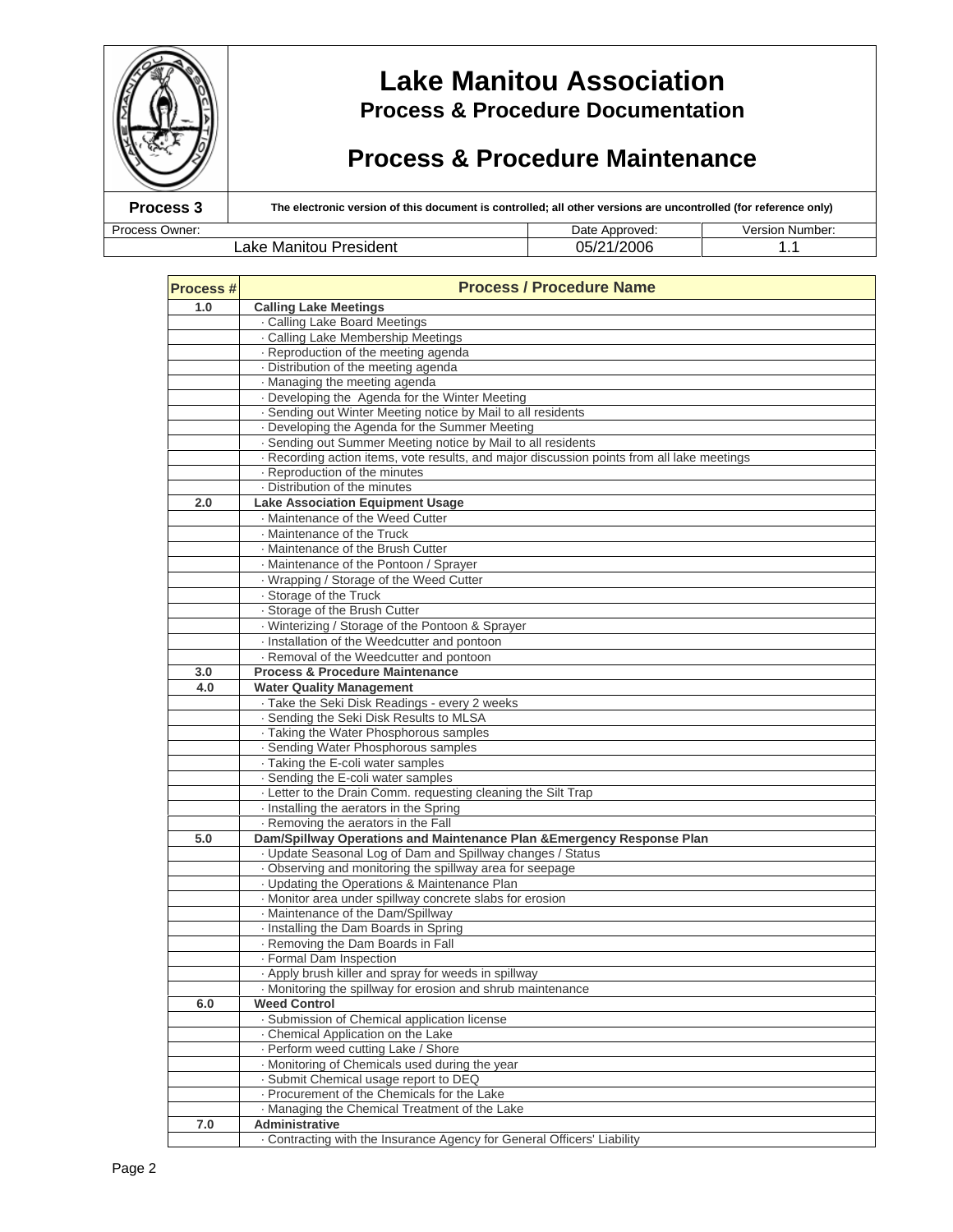

# **Lake Manitou Association Process & Procedure Documentation**

# **Process & Procedure Maintenance**

**Process 3 The electronic version of this document is controlled; all other versions are uncontrolled (for reference only)** 

Process Owner: **Date Approved:** Date Approved: Version Number: Lake Manitou President 1.1 (05/21/2006 1.1)

|     | . Contracting with the Insurance Agency for General Liability              |  |  |  |  |  |
|-----|----------------------------------------------------------------------------|--|--|--|--|--|
|     | . Contracting with the Insurance Agency for Workers Compensation           |  |  |  |  |  |
|     | · Working with ADP for payroll & taxes                                     |  |  |  |  |  |
|     | · Paying the Property Taxes                                                |  |  |  |  |  |
|     | · Monitoring of hours worked by the contractors for weed cutting           |  |  |  |  |  |
|     | · Filing Liens for past-due Association dues                               |  |  |  |  |  |
|     | · Filing of the non-Profit paperwork                                       |  |  |  |  |  |
|     | - Renewing the CD with the Bank                                            |  |  |  |  |  |
|     | - Review the Dual Signature on the CD                                      |  |  |  |  |  |
|     | - Maintaining the Lake Checking Book                                       |  |  |  |  |  |
|     | · Maintenance of the Special Record                                        |  |  |  |  |  |
|     | Maintenance of the past Lake minutes                                       |  |  |  |  |  |
|     | - File Annual Report for the State of Michigan                             |  |  |  |  |  |
|     | - Re-authorize payment for the Treasurer bond                              |  |  |  |  |  |
|     | Generate Budget for the year                                               |  |  |  |  |  |
|     | · Send out yearly dues statements                                          |  |  |  |  |  |
|     | - Creation of Committees for special work                                  |  |  |  |  |  |
|     | Combining properties - Signature on Document                               |  |  |  |  |  |
|     | - Combining properties - Filing Document w/Court                           |  |  |  |  |  |
|     | - Prepare and submit the Corporate Tax statement                           |  |  |  |  |  |
| 8.0 | <b>Community</b>                                                           |  |  |  |  |  |
|     | - Enforcement of the Lake Restrictions                                     |  |  |  |  |  |
|     | · Duck/Goose hunter training and approval                                  |  |  |  |  |  |
|     | · MLSA Participation                                                       |  |  |  |  |  |
|     | · Stickering of the Lake Resident's watercraft and snowmobiles             |  |  |  |  |  |
|     | Distribution of armbands for winter fishing                                |  |  |  |  |  |
|     | - Procurement of new armbands when needed                                  |  |  |  |  |  |
|     | - Publish Lake Directory (Phone books)                                     |  |  |  |  |  |
|     | - Distribute Welcome Packets to new members                                |  |  |  |  |  |
|     | · Organizing Lake garage sale                                              |  |  |  |  |  |
|     | Organizing and calling members for social events                           |  |  |  |  |  |
|     | - Sending flowers to Lake members funerals                                 |  |  |  |  |  |
|     | · Island maintenance                                                       |  |  |  |  |  |
|     | - Placement of Lake safety buoys                                           |  |  |  |  |  |
|     | - Removal & storage of Lake safety buoys                                   |  |  |  |  |  |
|     | - Placement of slalom course buoys                                         |  |  |  |  |  |
|     | - Removal & storage of slalom course buoys                                 |  |  |  |  |  |
| 9.0 | <b>Equipment Operation</b>                                                 |  |  |  |  |  |
|     | · Safe Operation of the Weedcutter                                         |  |  |  |  |  |
|     | · Safe Operation of the Sprayer                                            |  |  |  |  |  |
|     |                                                                            |  |  |  |  |  |
|     | · Safe Operation of the Dump Truck<br>- Safe Operation of the Weed trimmer |  |  |  |  |  |

### **5. REQUIREMENTS / NOTIFICATION:**

Changes must be submitted in writing to the Lake Manitou President and can either use the formal change control process and form or be in the form of a written request or confirmed email.

### **6. REFERENCES, SUPPORTING PROCESSES, AND TOOLS:**

- Change Control Form
- Lake Manitou Meeting Minutes

### **7. KEY CRITICAL SUCCESS FACTORS:**

Process owner engagement and involvement